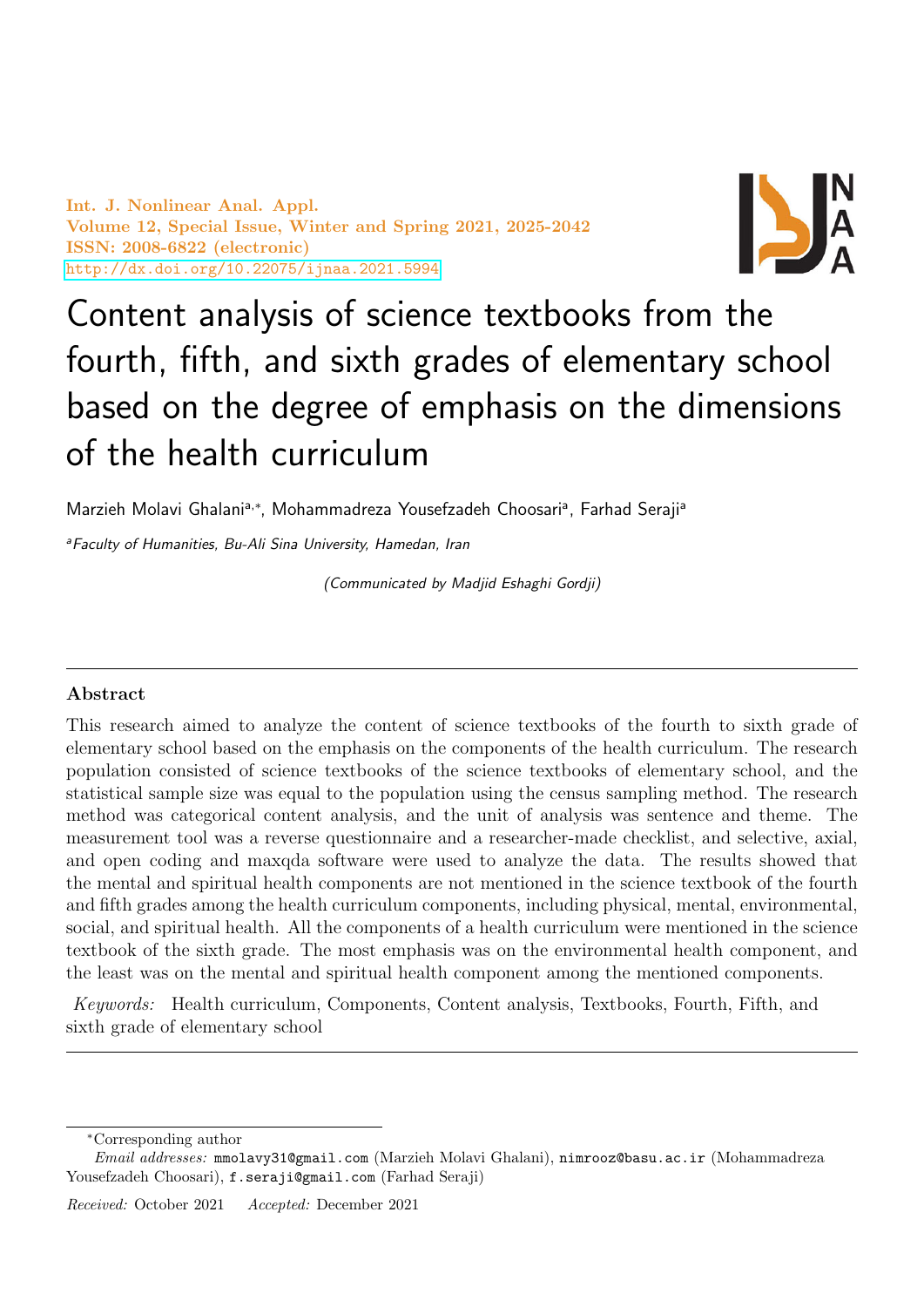#### 1. Statement of the problem

Humans achieve experimental science as one of the 11 areas of learning to perceive the surrounding world, which leads to the scientific education of students to have the requirements of a healthy and prosperous life [\[15\]](#page-17-0). Topics studied in the experimental science textbooks include life sciences, health sciences, earth sciences, and physical sciences, containing interesting and controversial topics. Health, in elementary school, accounts for more than a third of science books [\[16\]](#page-17-1). Health and well-being are known as related topics in the field of health curriculum with two main sub-areas of "health and hygiene" and "physical education, sports, and healthy recreation." These sub-areas include motor skills and physical fitness, sports fields, healthy recreation, principles of healthy and balanced nutrition, safety and prevention of individual and collective injuries in various dimensions and conditions, biological skills, and personal and public health [\[6\]](#page-16-0). The essential components of a health curriculum are learning reading, listening, analysis skills, decision-making, and applying these skills for prevention and treatment goals regarding physical and mental health [\[20\]](#page-17-2). The health curriculum for children should use applications, complex conversations, participation in project activities, and workshops to stimulate students' attitudes and perceptions. The primary purpose of education is to develop the students' mental and physical health who need more education and evolved life [\[9\]](#page-16-1).

Health and education are inextricably related [\[7\]](#page-16-2) and engaging students with these skills and learning about health issues requires educators to provide students with the results and findings of health issues [\[14\]](#page-17-3). The health curriculum includes health education, physical education, nutrition services, health care, and psychological services [\[2\]](#page-16-3). Therefore, the curriculum should represent the necessary knowledge, attitudes, and skills and be designed to promote students' healthy lives [\[4\]](#page-16-4). The health curriculum provides opportunities to acquire basic knowledge, insight, and life skills and inspires teachers and others who work at the school [\[3\]](#page-16-5). In addition, nutrition and health highly affect children's learning and behavior. Children with cognitive and sensory disorders have lower academic achievement who are more likely to have an academic failure [\[1\]](#page-16-6).

In recent years, the Iranian educational system developed a document entitled "Fundamental Transformation Document" to guide conscious steps towards drawing the desired vision and achieving the country's comprehensive excellence infrastructure in various fields for the country's future. This document aimed to achieve the first economic, scientific, and technological position in the region until 2025 [\[6\]](#page-16-0). Bioeducation is considered as one of the fields of education and learning in the National Curriculum Document (2012), which is one of the main subsystems of the Fundamental Transformation Document. This type of education is a comprehensive learning map that provides the basis for a comprehensive, extensive, and profound transformation in educational concepts and content. The health curriculum is one of the six sacred areas of the Fundamental Transformation Document considered in the present study.

Successful and effective curricula in any society align with its dominant social philosophy. The philosophical basis of the Iranian education system is based on the teachings and values of the religion of Islam [\[6\]](#page-16-0). In this document, the fourth to sixth elementary students identify their mental and physical-motor characteristics, needs, and abilities and choose an appropriate behavior pattern in various situations. They promote their health and well-being and examine their impact on their own and others' health by participating in health, wellness, healthy recreation, physical education, and sports activities. They also explain the impact of their pattern of behavior on the environment as divine revelations and improve their performance by identifying their living environment.

Textbooks are the product of the curriculum, which is considered a program to determine the quality of learning and is worth pondering. The education system in Iran is centralized, and books and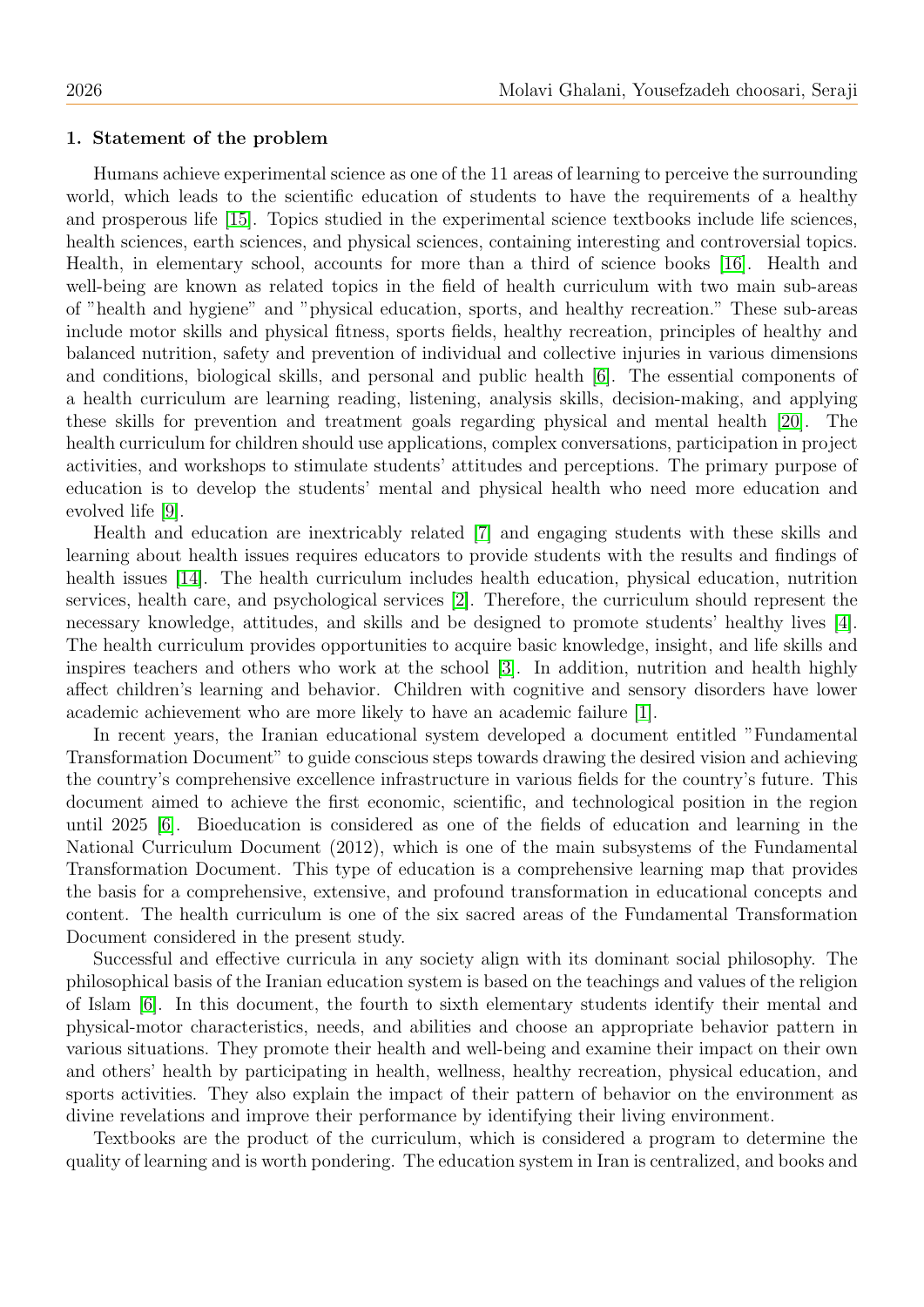teachers are the axes of teaching and learning, and in many cases, the textbook is the only teaching tool available to the teacher. Understanding the effects of the textbook provides a review, revision, and modification of the curriculum and content of books in the areas of planning development and, consequently, academic achievement [\[8\]](#page-16-7).

The health curriculum in this study aims to pay attention to physical health, mental health, social health, environmental health, and spiritual health.

Some of the critical studies in this regard are conducted by Mashaallahinejad, Saeedi Rezvani, Jalayeri Lain 2019, who analyzed the content of science textbooks and indicated that most of the books pay attention to environmental education and personal, civic, and social responsibility, and other cases are not mentioned [\[11\]](#page-16-8). Fazeli and Mahdavi Ikdloo 2019 stated that the most and least attention to environmental problems was in the seventh grade of high school and third grade of elementary school, respectively. Science textbooks paid the most attention to the role of humans in the environment and the least attention to noise pollution [\[5\]](#page-16-9). Piri and Mohammadi 2019 showed that the components of nutritional health (physical, family, mental, and environmental) were discussed more than and prevention was explained less than other contents among all the pages of elementary school textbooks [\[16\]](#page-17-1). Azimi 2017 revealed that the most and least attention of official textbook content was to mental and physical health and prevention of diseases, respectively [\[4\]](#page-16-4). Salehi Emrani and Abedini Beltarak 2011demonstrated that the highest frequency of the textbook components was related to sports and physical activity, and the least attention was paid to the components of smoking and drugs [\[18\]](#page-17-4). Sassani, Mets, C. Sai et al. 2020 concluded that paying attention to the component of physical health in textbooks promoting physical activity can reduce anxiety, increase resilience, well-being, and positive mental health of children [\[19\]](#page-17-5). Manuel, Chira, Gatano, Ario 2019 represented that school has drastically reduced the hours devoted to health dimensions in the curriculum, which negatively affects the students' learning ability [\[10\]](#page-16-10). Mambuer-Kelchner 2018 presented the high demand for health services in the school environment, considering that there are one to five children with a mental disorder in the educational institution every year. Providing health resources is a preventive treatment and increases health literacy in the school environment [\[13\]](#page-17-6). Morris 2013 illustrated that the inclusion of psychological and social issues in students' science curricula is an excellent international trend, which can help increase student interest and participation apart from their intrinsic value [\[12\]](#page-17-7). Therefore, this research aimed to evaluate the importance of the health curriculum in the science textbooks in the fourth to sixth grades of elementary school.

#### 2. Analysis method

The present research is a descriptive type of content analysis, and the unit of analysis in this research is sentence and content. The research population is all the sciences textbooks of the fourth to sixth grades of the elementary school published in 2020 by the Ministry of Education. The population is the pages of three books in the three grades of the elementary course with 119 (13 chapters), 104 (12 chapters), and 103 (14 chapters) pages. The entire population was considered as samples due to the nature of the research topic and the limitations of the statistical population for sampling. The research instrument was a reverse questionnaire and a researcher-made checklist, and two basic steps were taken in the content analysis section. According to theoretical foundations and research, components of the health curriculum were extracted using various methods, approaches, and perspectives on health from various databases and information sources (Table [1\)](#page-3-0).

These components were provided to 12 experts in health and curriculum to determine the validity of the components mentioned for the health curriculum (Table [2\)](#page-3-1).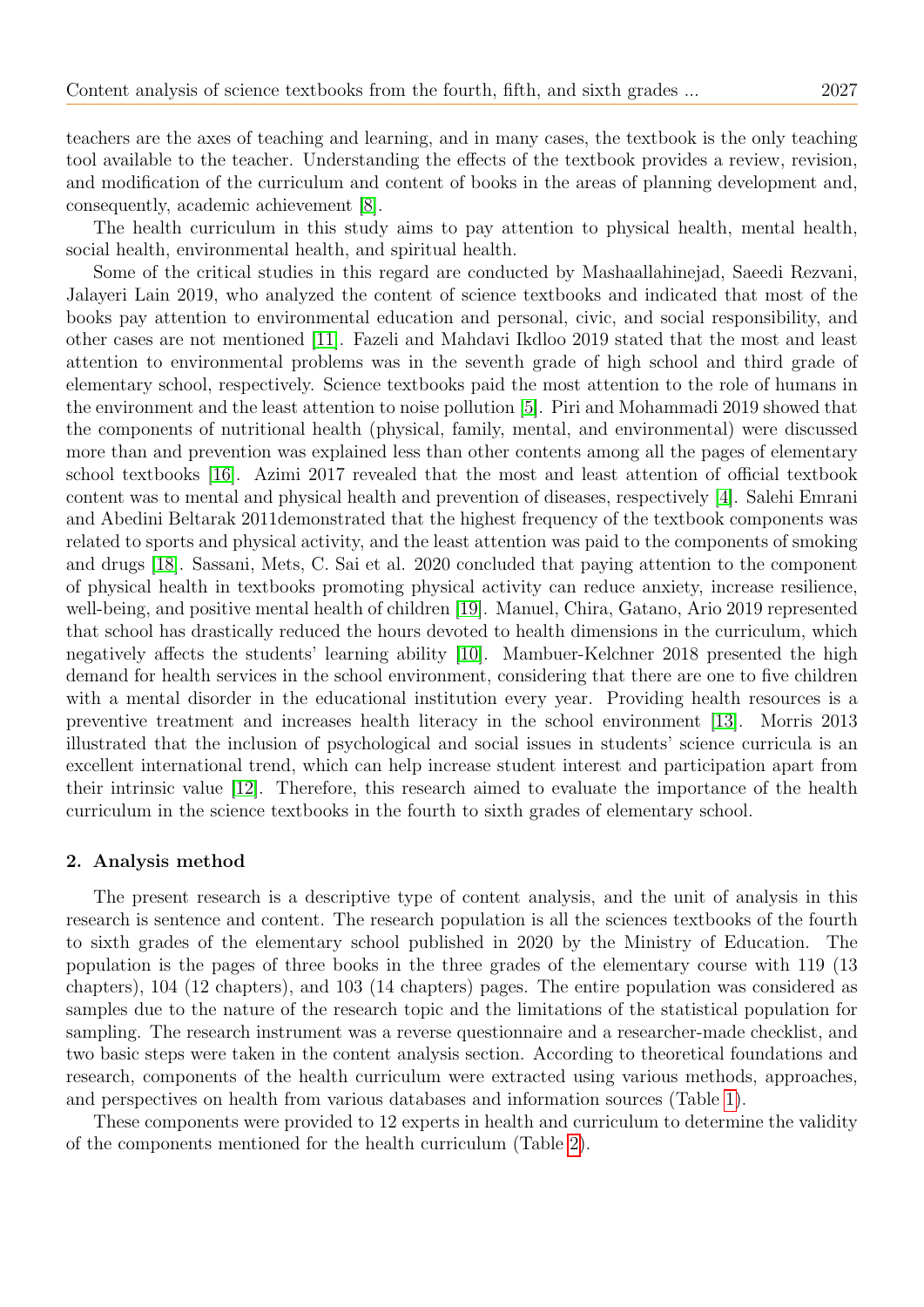<span id="page-3-0"></span>

| Constructive    | <b>Basic themes</b>                                                                   |
|-----------------|---------------------------------------------------------------------------------------|
| themes          |                                                                                       |
| Physical health | Skin and hair health, oral health, healthy nutrition, exercise and physical activity, |
|                 | eye, and ear health, adequate and regular sleep, prevention of chronic diseases       |
| Mental health   | Resilience, coping with anxiety, stress, depression, self-esteem, anger control,      |
|                 | ability to say no, boldness, avoiding high-risk behaviors.                            |
| Social health   | Social cohesion, social acceptance, social participation                              |
| Environmental   | Saving resources (fuel, water, and energy), the importance of natural resources       |
| health          | and their protection, sanitary disposal of waste, prevention of air pollution, pre-   |
|                 | vention of noise pollution                                                            |
| Mental health   | Communication with God, hope in life, adherence to morality, having a purpose,        |
|                 | having meaning in life                                                                |

Table 1: Themes and components of the health curriculum

<span id="page-3-1"></span>

| Health Curricu-  | Degree of agree- | <b>Status</b> |          |
|------------------|------------------|---------------|----------|
| lum Components   | ment             |               |          |
|                  |                  | Confirmed     | Rejected |
| Physical health  | 0.100            | $\ast$        |          |
| Mental health    | 0.100            | $^\ast$       |          |
| Environmental    | 0.83             | $\ast$        |          |
| health           |                  |               |          |
| Social health    | 0.66             | $\ast$        |          |
| Spiritual health | 0.83             | $\ast$        |          |

Table 2: Status of health curriculum components

$$
CVR = \frac{n_e - N/2}{N/2} \rightarrow For \begin{cases} n = 10 & N = 12 & CVR = \frac{10 - 6}{16} = 0.66 \\ n = 11 & N = 12 & CVR = \frac{11 - 6}{6} = 0.83 \\ n = 12 & N = 12 & CVR = \frac{12 - 6}{6} = 0.100 \end{cases}
$$

According to experts, all constructive themes were approved, and according to the lavochi table, at least 0.56 is needed to determine the content validity for nine people. Based on the table, the components with at least 56% agreement were selected as the components of the curriculum. Coding methods including selective, axial, and open coding were used to analyze the data. Data were analyzed using maxqda, and open coding (initial coding) was put on the agenda to encode the components. First, the texts of the textbooks were read line by line, and the concepts related to the health curriculum were extracted. In the next step, the related codes and concepts were merged using the axial coding method, and the final coding was extracted selectively.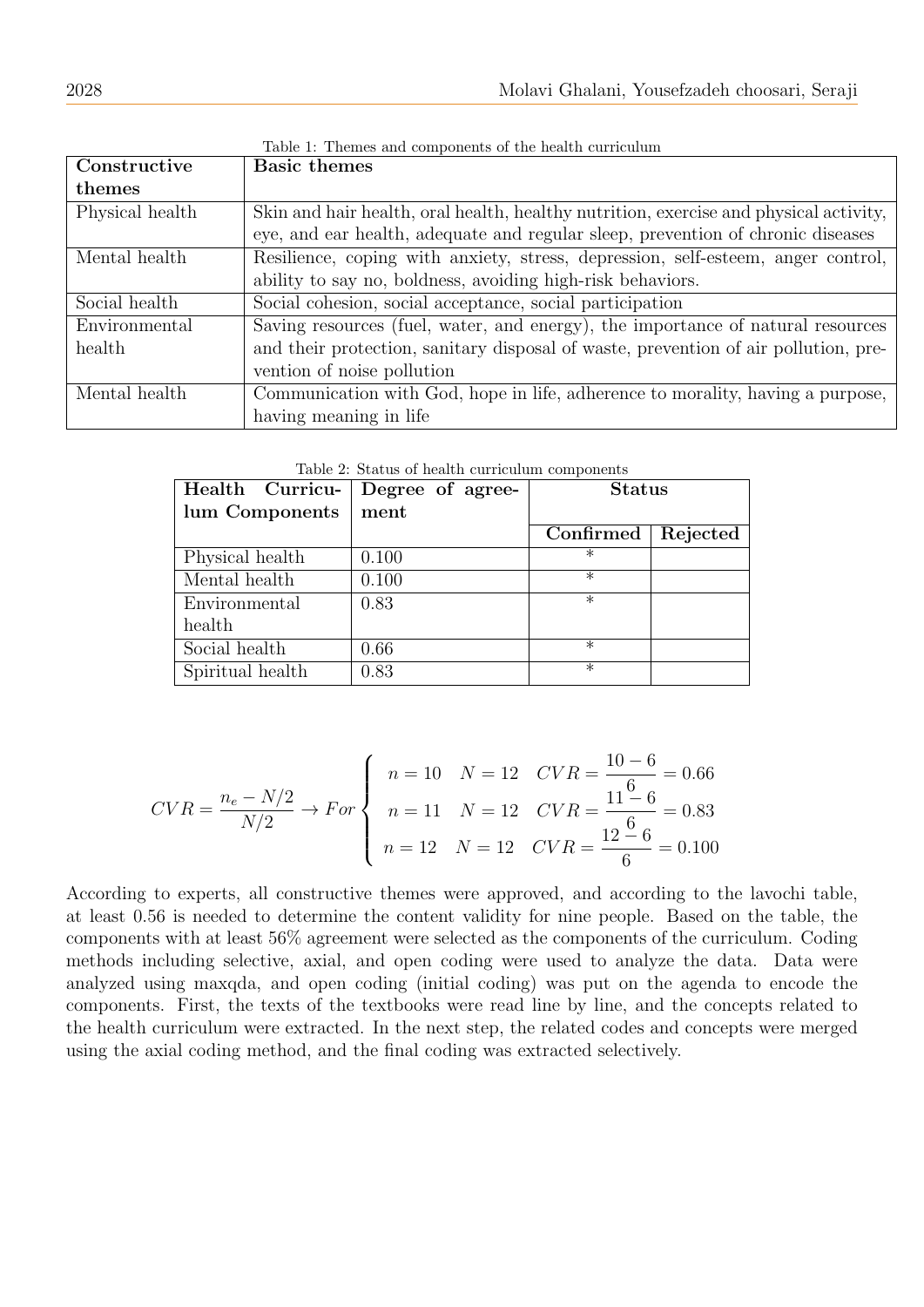<span id="page-4-0"></span>

| Main class      | First sub-class                     | resultes of content analysis of the fourth grade serence tention<br>Initial open codes | Frequency      |
|-----------------|-------------------------------------|----------------------------------------------------------------------------------------|----------------|
|                 | Exercise and physi-<br>cal activity | Playing bubbles in students                                                            | 3              |
|                 |                                     | Exercise                                                                               |                |
|                 |                                     | Get enough milk and dairy                                                              |                |
|                 |                                     | Chew food properly                                                                     |                |
|                 |                                     | Body's need for healthy air and food                                                   |                |
|                 |                                     | Drink enough water                                                                     |                |
|                 |                                     | Eat a variety of fruits and vegetables,                                                | 9              |
|                 | Healthy nutrition                   | olives, and walnuts for heart health                                                   |                |
|                 |                                     | Planting required edible plants and us-                                                |                |
|                 |                                     | ing its product                                                                        |                |
|                 |                                     | Lack of drinking too much soda                                                         |                |
|                 |                                     | Lack of eating high-fat foods                                                          |                |
|                 |                                     | Lack of eating too hot or too cold foods                                               |                |
|                 |                                     | Fight pathogenic invertebrates to stay                                                 |                |
|                 |                                     | healthy                                                                                |                |
|                 |                                     | Timely excretion of urine and care of the                                              |                |
|                 |                                     | kidneys                                                                                |                |
|                 |                                     | Take care of the body by doing the right                                               |                |
|                 |                                     | things                                                                                 |                |
|                 |                                     | Use detergents, medicines, and spices for                                              |                |
|                 |                                     | health and cleanliness                                                                 |                |
|                 |                                     | Lack of mixing detergents due to dam-                                                  |                |
| Physical health | Prevention of                       | age                                                                                    | 13             |
|                 |                                     | Lack of tasting solutions and mixtures                                                 |                |
|                 | chronic diseases                    | that we do not know                                                                    |                |
|                 |                                     | Proper functioning of different parts of                                               |                |
|                 |                                     | the body and creating health                                                           |                |
|                 |                                     | Properly meeting the needs of the body                                                 |                |
|                 |                                     | Heart rate in a healthy adult human                                                    |                |
|                 |                                     | Carefully reading labels on containers                                                 |                |
|                 |                                     | when using ingredients and mixes                                                       |                |
|                 |                                     | Using metal utensils in cooking                                                        |                |
|                 |                                     | Better and faster heat transfer in metals                                              |                |
|                 | Skin<br>Hair<br>and                 | Washing hands with soap and water be-                                                  |                |
|                 | Health                              | fore eating and after going to the bath-                                               | $\overline{5}$ |
|                 |                                     | room                                                                                   |                |
|                 |                                     | Keep nails short                                                                       |                |
|                 |                                     | Lice on the hair and severe itching of the                                             |                |
|                 |                                     | skin                                                                                   |                |

Table 3: Results of content analysis of the fourth-grade science textbook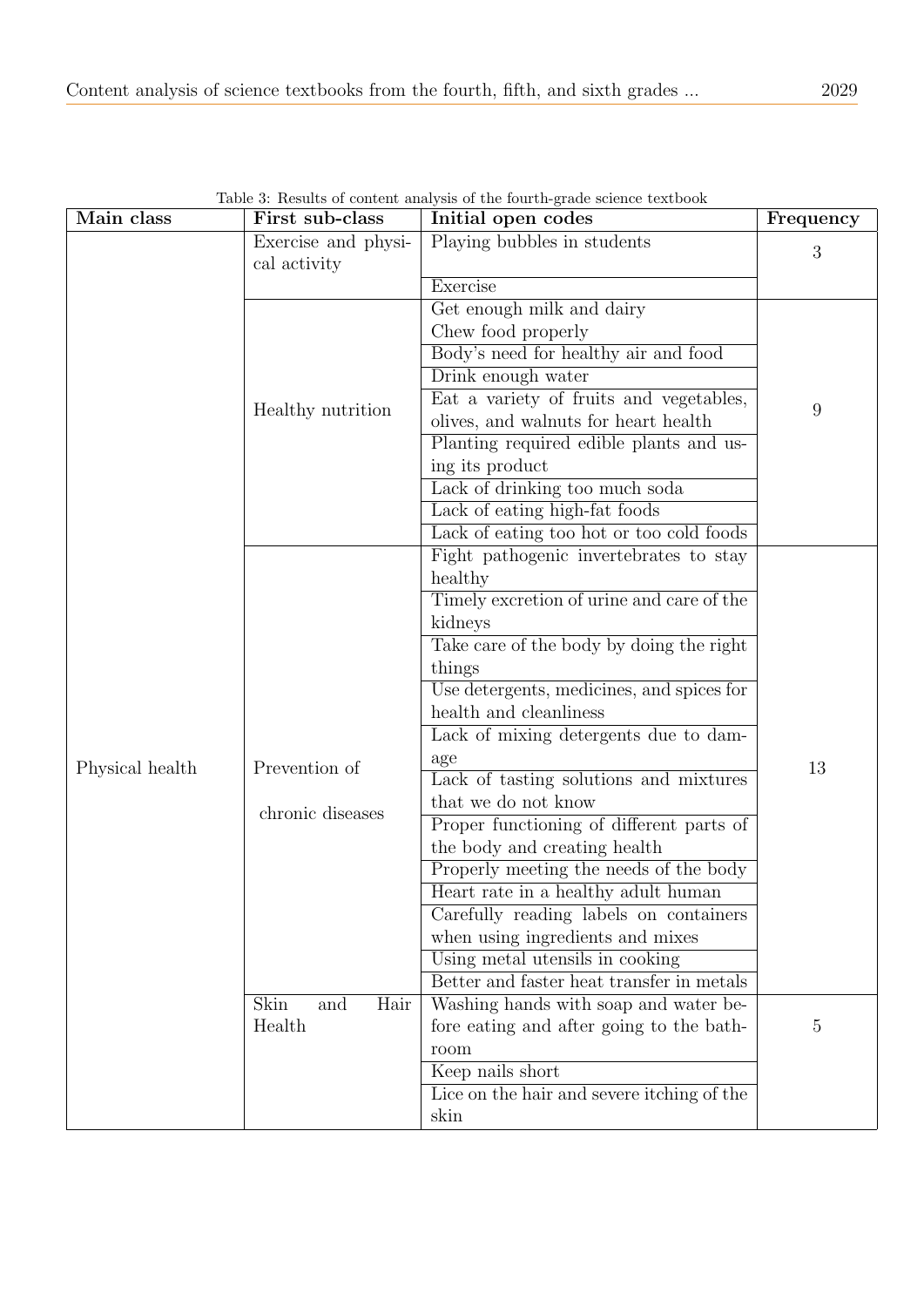|               |                  | Need the energy to get things done       |    |
|---------------|------------------|------------------------------------------|----|
|               |                  | Energy sources include wind, running     |    |
|               |                  | water, fuels, and the sun                |    |
|               |                  | Energy consumption in various forms in   |    |
|               |                  | life                                     |    |
|               |                  | Energy saving                            |    |
|               |                  | Discuss and offer suggestions on ways to |    |
|               |                  | use energy properly                      |    |
|               |                  | Energy consumption in irons, heaters,    |    |
|               |                  | vacuum cleaners, and elevators           |    |
|               |                  | Power outage and lighting the candle     |    |
|               |                  | Electricity as one of the most consumed  |    |
|               |                  | energies in the world                    |    |
|               |                  | Disconnect the TV power switch after     |    |
|               |                  | turning it off with the remote control   |    |
|               |                  |                                          |    |
|               |                  | Save electricity                         |    |
|               |                  | Turn off the lights when leaving the     |    |
|               |                  | room                                     |    |
|               |                  | Lack of leaving the tap open while       |    |
| Environmental | Saving resources | brushing and drinking a glass of water   | 29 |
| health        | (fuel, water,    | Need for sunlight energy in plant growth |    |
|               |                  | Sun as the largest source of energy      |    |
|               | and energy)      | Solar energy; clean, cheap, and endless  |    |
|               |                  | energy                                   |    |
|               |                  | Production of thermal energy in fuels    |    |
|               |                  | such as gasoline, diesel, and municipal  |    |
|               |                  | gas                                      |    |
|               |                  | Saving misplaced fuel consumption        |    |
|               |                  | Fuels; the most important energy source  |    |
|               |                  | Exhaustion of fuels                      |    |
|               |                  | Prevent excessive consumption of fuels   |    |
|               |                  | Supplying heat to homes by burning fire- |    |
|               |                  | wood, gas, and oil in winter             |    |
|               |                  | The role of materials used in homes in   |    |
|               |                  | fuel consumption                         |    |
|               |                  | The presence of seams on doors and win-  |    |
|               |                  | dows wastes heat energy                  |    |
|               |                  | Use non-conductive materials to prevent  |    |
|               |                  | heat loss in winter                      |    |
|               |                  | Use non-conducting materials to prevent  |    |
|               |                  | heat from entering the house in summer   |    |
|               |                  | Lack of opening the windows when the     |    |
|               |                  | air conditioner and heater are on        |    |
|               |                  | Covering the seams of doors and win-     |    |
|               |                  | dows with sealants                       |    |
|               |                  | Using thick curtains to cover the win-   |    |
|               |                  | dows                                     |    |
|               |                  | Avoid increasing the flame of the heater |    |
|               |                  | and use warm clothes in winter           |    |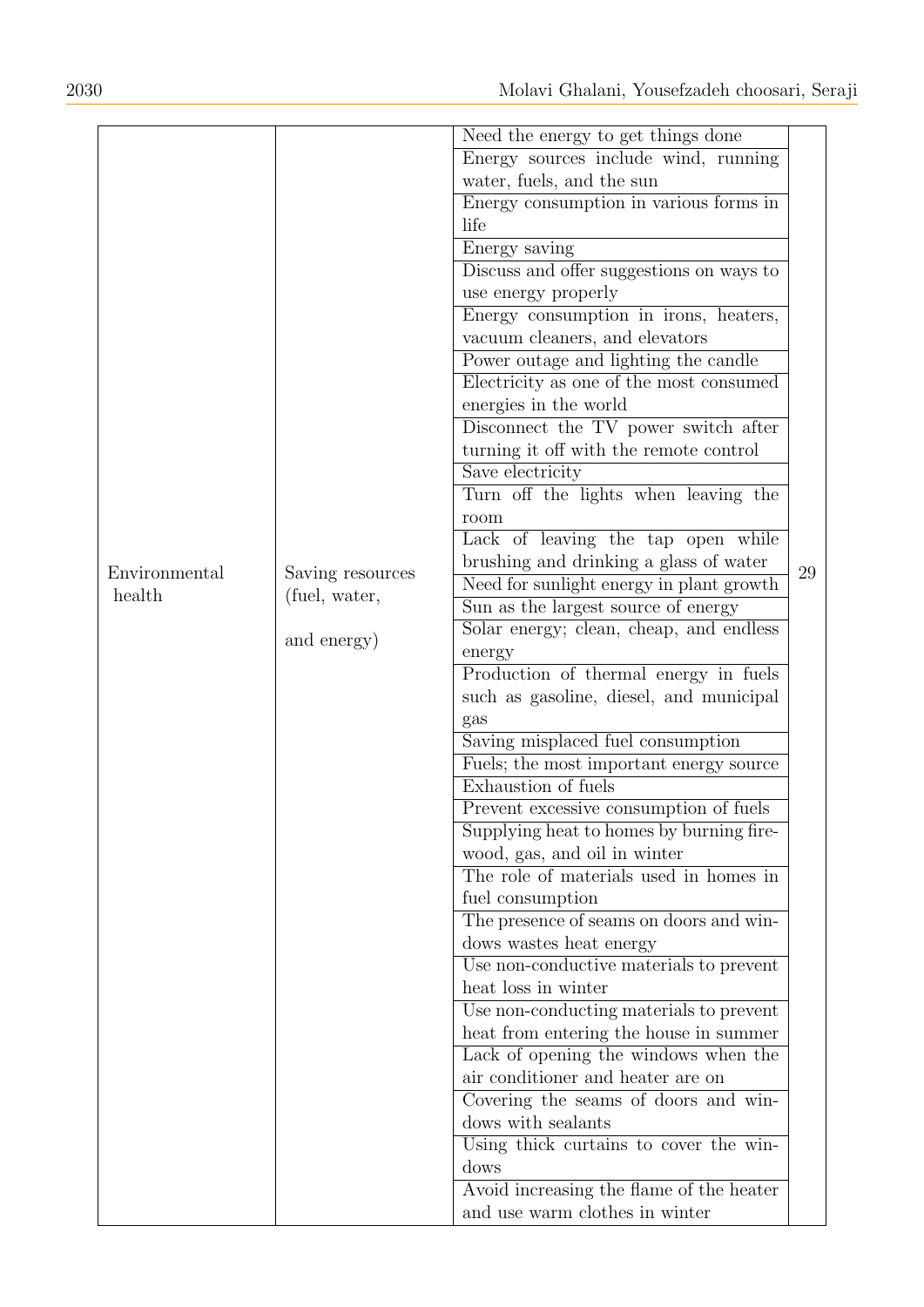| The importance of    | Protection of energy resources            |    |
|----------------------|-------------------------------------------|----|
| natural<br>resources |                                           |    |
| and their protection |                                           |    |
|                      | Participate in environmental protection   |    |
|                      | activities                                |    |
|                      | Proper use of detergents and dyes and     |    |
|                      | its dangers for living and natural        |    |
|                      | Use cloth bags instead of nylon bags in   |    |
|                      | shopping                                  |    |
|                      | Keeping a rose bush in the school garden  |    |
|                      | by students                               |    |
|                      | Using plants to prepare a variety of      |    |
|                      | medicines, oils, paints, paper, and so on |    |
|                      | Efforts to protect plants                 |    |
|                      | Avoid breaking tree branches and flow-    |    |
|                      | ers                                       |    |
|                      | Avoid writing learning on the tree        |    |
|                      | Avoid harming plants and animals          |    |
|                      | Protection of flowers and trees           |    |
|                      | Extinguish the fire when returning from   |    |
|                      | a family outing                           | 53 |
|                      | Avoid harming living organisms            |    |
|                      | Failure to destroy habitats with activi-  |    |
|                      | ties such as road construction and facto- |    |
|                      | ries                                      |    |
|                      | The duty of every human being;            |    |
|                      | Avoid harming living organisms            |    |
|                      | Avoid keeping animals in cages            |    |
|                      | Avoid harming animal nests in the         |    |
|                      | desert, plains, coast, etc.               |    |
|                      | Caring for animals                        |    |
|                      | Preparation of various tools and materi-  |    |
|                      | als in life by various stones             |    |
|                      | Exhaustion of stones more quickly in its  |    |
|                      | indiscriminate use                        |    |
|                      | Damage to the habitat of plants and an-   |    |
|                      | imals during rock extraction              |    |
|                      | Avoid moving rocks for no reason in na-   |    |
|                      | ture                                      |    |
| Preventing the air   | Air pollution by fuel consumption         | 5  |
| pollution            |                                           |    |
|                      | Doing the right thing in protecting en-   |    |
|                      | ergy resources and reducing air pollution |    |
|                      | Using public transport instead of private |    |
|                      | car                                       |    |
|                      | Trying to keep the air healthy            |    |
|                      | Avoid playing outdoors on days of air     |    |
|                      | pollution                                 |    |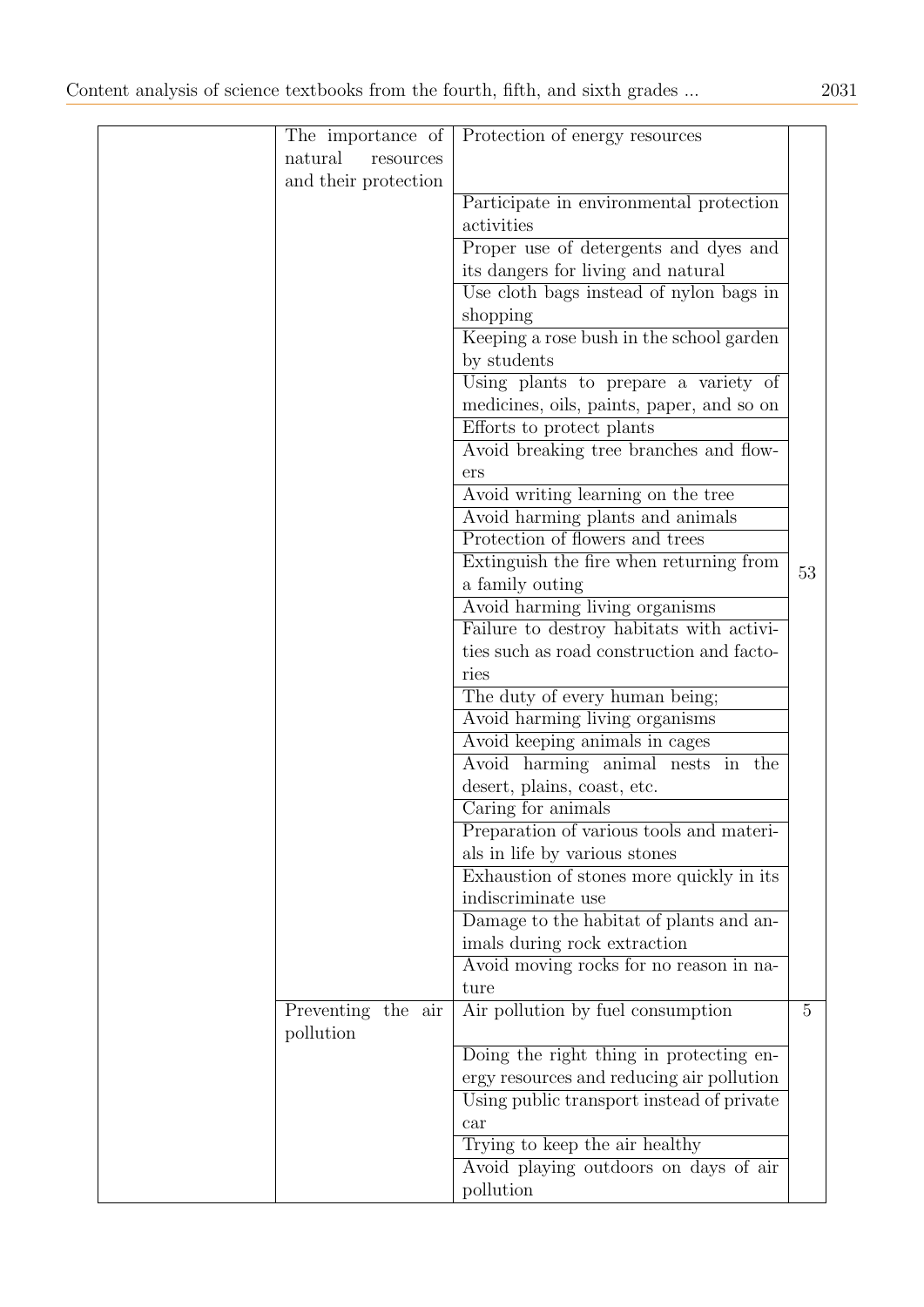|               | Sanitary disposal of | Avoid leaving metal, plastic, and paper  |    |
|---------------|----------------------|------------------------------------------|----|
|               | waste                | waste in nature                          |    |
|               |                      | Avoid leaving metal, plastic, and paper  |    |
|               |                      | waste in nature                          |    |
|               |                      | Dry waste recycling                      |    |
|               |                      | Separating collection of paper waste     |    |
|               |                      | Collecting metal cans of drinks and food |    |
|               |                      | in separate bins                         |    |
|               |                      | Throwing garbage in the trash            |    |
|               |                      | Avoid dumping garbage in rivers and      |    |
|               |                      | seas when traveling                      |    |
|               |                      | Exit garbage from the house              |    |
|               |                      | Avoid dumping garbage on the beach or    |    |
|               |                      | river, where animals live                |    |
| Social health | Social participation | Conversation about textbook questions    |    |
|               |                      | Conversation about figures               |    |
|               |                      | Conversation about mixtures              | 17 |
|               |                      | Experimenting with classmates            |    |

Four physical, environmental, social, and mental health components were extracted following the fourth-grade science textbook's content analysis (Table [3\)](#page-4-0). In addition, 3, 9, 13, and 5 open codes were identified in the sub-components of exercise and physical activity, healthy nutrition, prevention of chronic diseases, and skin and hair hygiene, respectively, in the primary physical health component. Similarly, 29, 53, 5, and 9 open codes were found in the sub-components of saving resources, the importance of natural resources, prevention of air pollution, and sanitary waste disposal in the main component of environmental health. A total of 17 open codes were specified in the social health component. Physical health included exercise and physical activity, healthy nutrition, prevention of chronic diseases, adequate sleep, skin and hair health, oral health, and eye and ear health. However, the fourth-grade science textbook extracted only the subcomponents of exercise and physical activity, healthy nutrition, prevention of chronic diseases, and skin and hair health due to content analysis. The purpose of exercise and physical activity in this study is exercise and play. In the fourth-grade elementary science textbook, on page 2, it was observed that students were playing bubbles in the schoolyard. Elsewhere in the book, it is mentioned that exercising helps the heart work better.

Healthy nutrition means following the health recommendations and avoiding improper nutrition. The extracted components in the content analysis of the fourth-grade science textbook are health recommendations and improper nutrition, and the use of appropriate utensils in the preparation of food. For example, the phrase, "Me and my classmates plant plants like basil, tomato, and cucumber in a pot and use the product," is used in the context of proper nutritional advice on page 110 of the science textbook. Sentences such as eating various fruits, vegetables, olives, and walnuts are suitable for the heart, and the recommendation to consume enough milk and dairy products are mentioned on page 82. Overall, there were six open codes for health advice in the book, but three codes were extracted for improper nutrition. For example, page 88 of the book states, "If we eat high-fat foods, our hearts and arteries may not work properly in adulthood because the fatty substances in food stick to the walls of the arteries and make it harder for blood to move."

Furthermore, two open codes were extracted from the sub-component of using suitable dishes in food preparation. Chronic diseases refer to illnesses often caused by unhealthy behaviors (such as malnutrition, inactivity, and physical activity). A total of nine open codes were extracted from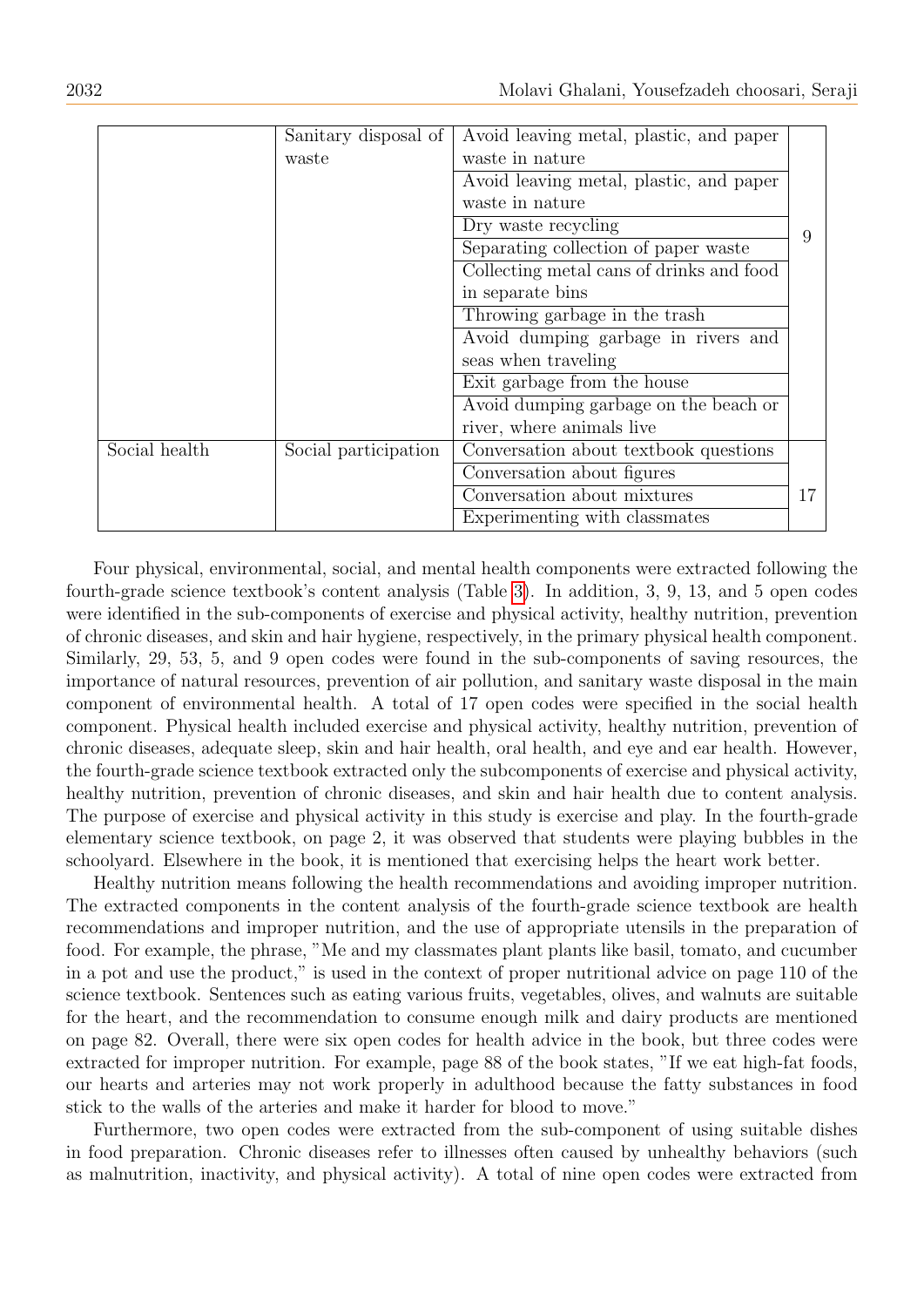the second sub-component of disease prevention due to content analysis. For example, "I never mix different detergents because it may harm me" was stated on page 14. There are eight other open codes in this field, listed in Table 1. Skin and hair health refers to health care for skin and hair health. Page 97 stated, "Wash your hands with soap and water after going to the bathroom and before eating." Two more codes were extracted due to content analysis in the textbook.

| Main class      | First sub-class                                  | Initial open codes                         | Frequency       |
|-----------------|--------------------------------------------------|--------------------------------------------|-----------------|
|                 | Exercise and physi-                              | Playing and competing Exercising           |                 |
|                 | cal activity                                     |                                            | 5               |
|                 |                                                  | Playing balls                              |                 |
|                 |                                                  | Auxiliary exercise to strengthen muscles   |                 |
| Physical health |                                                  | Making yogurt or fizzy doogh               |                 |
|                 |                                                  | The usefulness of milk, meat, and eggs     |                 |
|                 |                                                  | for the muscles                            |                 |
|                 | Healthy nutrition                                | Proper bone growth, eating dairy, and      | $6\phantom{.}6$ |
|                 |                                                  | exposure to sunlight                       |                 |
|                 |                                                  | Drinking a glass of milk every day         |                 |
|                 |                                                  | Using fresh bread                          |                 |
|                 |                                                  | Avoid eating very cold and very hot        |                 |
|                 |                                                  | foods                                      |                 |
|                 | Prevention<br>of                                 | Muscle function in the body                |                 |
|                 | chronic diseases                                 |                                            |                 |
|                 |                                                  | Joints cause bone movement                 |                 |
|                 |                                                  | Brain; Responsible and commander of        | $\overline{7}$  |
|                 |                                                  | body work                                  |                 |
|                 |                                                  | Operating the front teeth of humans and    |                 |
|                 |                                                  | carnivores like a wedge                    |                 |
|                 |                                                  | Control of the heart and lungs by the      |                 |
|                 |                                                  | brain                                      |                 |
|                 |                                                  | The role of the spinal cord in controlling |                 |
|                 |                                                  | the activities of the body to the brain    |                 |
|                 |                                                  | Recognizing flavors, such as sweetness     |                 |
|                 |                                                  | and bitterness through the taste nerve     |                 |
|                 | $\overline{\text{Skin}}$<br>$\text{and}$<br>Hair | Washing hands and face with soap and       |                 |
|                 | Health                                           | water                                      |                 |
|                 |                                                  | Using disposable gloves and shovels        |                 |
|                 |                                                  | when working with dirt                     |                 |
|                 |                                                  | Washing hands with soap and water af-      | 7               |
|                 |                                                  | ter the test                               |                 |
|                 |                                                  | Washing hands before eating                |                 |
|                 |                                                  | Skin; Protects the body against germs,     |                 |
|                 |                                                  | cold, and heat                             |                 |
|                 |                                                  | Awareness of the brain of cold, heat,      |                 |
|                 |                                                  | touch, and contact through receptors       |                 |

Table 4: Results of content analysis of the fifth-grade science textbook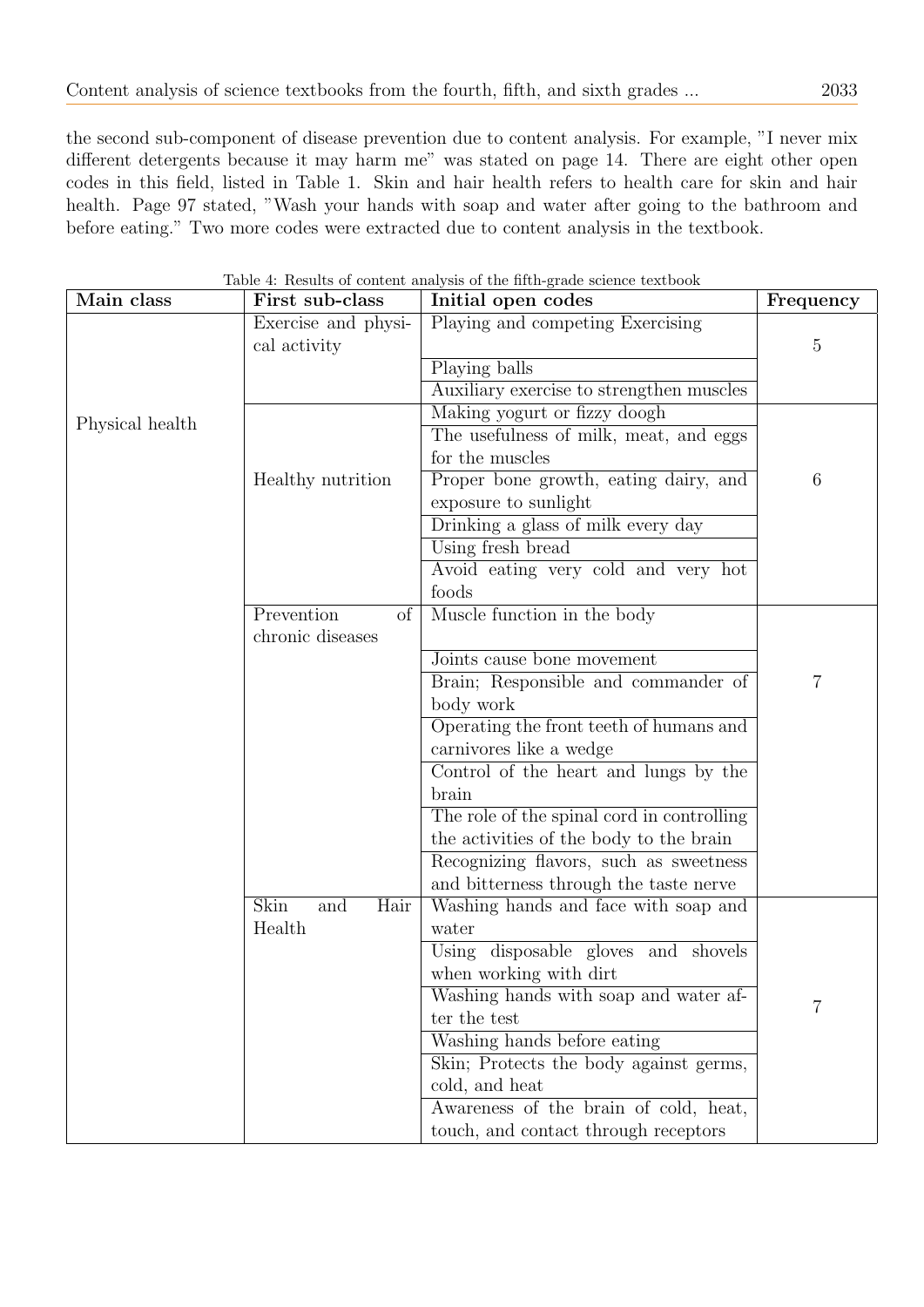|               |                      | Sensitivity of skin in parts of the body    |    |
|---------------|----------------------|---------------------------------------------|----|
|               |                      | with more touch receptors                   |    |
|               |                      | Muscle function in the body                 |    |
|               | Eye and ear health   |                                             |    |
|               |                      | Failure to see some objects easily          |    |
|               |                      | Eye problems in some elderly people         |    |
|               |                      | Myopia and nearsightedness                  |    |
|               |                      | Blinking and eye movement by muscles        |    |
|               |                      | Eye protection by the scalp                 |    |
|               |                      | The role of retinal cells in seeing objects |    |
|               |                      | and recognizing their color and shape       |    |
|               |                      | Maintaining eye health                      |    |
|               |                      | The protective role of the eyelids in the   |    |
|               |                      | entry of dust into the eyes                 | 18 |
|               |                      | Maintaining eye health                      |    |
|               |                      | Transmitting messages by nerves from        |    |
|               |                      | eyes and ears to the brain                  |    |
|               |                      | The role of the cochlea of the ear in hear- |    |
|               |                      | ing a sound                                 |    |
|               |                      | The role of earwax in preventing small      |    |
|               |                      | animals from entering the ear               |    |
|               |                      | The secretion of earwax in the ear pre-     |    |
|               |                      | vents hearing sounds                        |    |
|               |                      | Ear irrigation and removal of excess ma-    |    |
|               |                      | terial                                      |    |
|               |                      | Lack of shouting in someone's ear           |    |
|               |                      | Lack of shouting in someone's ear           |    |
|               |                      | Avoid hitting anyone's ear with a hand,     |    |
|               |                      | book, or other objects                      |    |
| Environmental | The importance of    | Extinction of dinosaur generations in the   |    |
| health        | natural<br>resources | distant past                                |    |
|               | and their protection |                                             |    |
|               |                      | Information obtained from the effect of     |    |
|               |                      | dinosaur feet in Kerman coal mine           |    |
|               |                      | Find living characteristics based on the    |    |
|               |                      | effect of some parts of its body            |    |
|               |                      | Searching for relics of past living things  |    |
|               |                      | Fossils include relics of past plants and   |    |
|               |                      | animals                                     |    |
|               |                      | Finding information about the habitat       |    |
|               |                      | and type of food of the past by studying    |    |
|               |                      | fossils                                     |    |
|               |                      | Displacement and crushing of rocks due      |    |
|               |                      | to wind, mountain fall, and water flow      |    |
|               |                      | Plant roots cause rocks to crumble          |    |
|               |                      | Crushing rocks with temperature change      |    |
|               |                      | Suitability of garden soil for plant        |    |
|               |                      | growth                                      |    |
|               |                      | Humus contains suitable and necessary       |    |
|               |                      | materials for plant growth                  |    |
|               |                      | Extensive effect of irrigating plants on    |    |
|               |                      |                                             |    |
|               |                      | their further growth                        |    |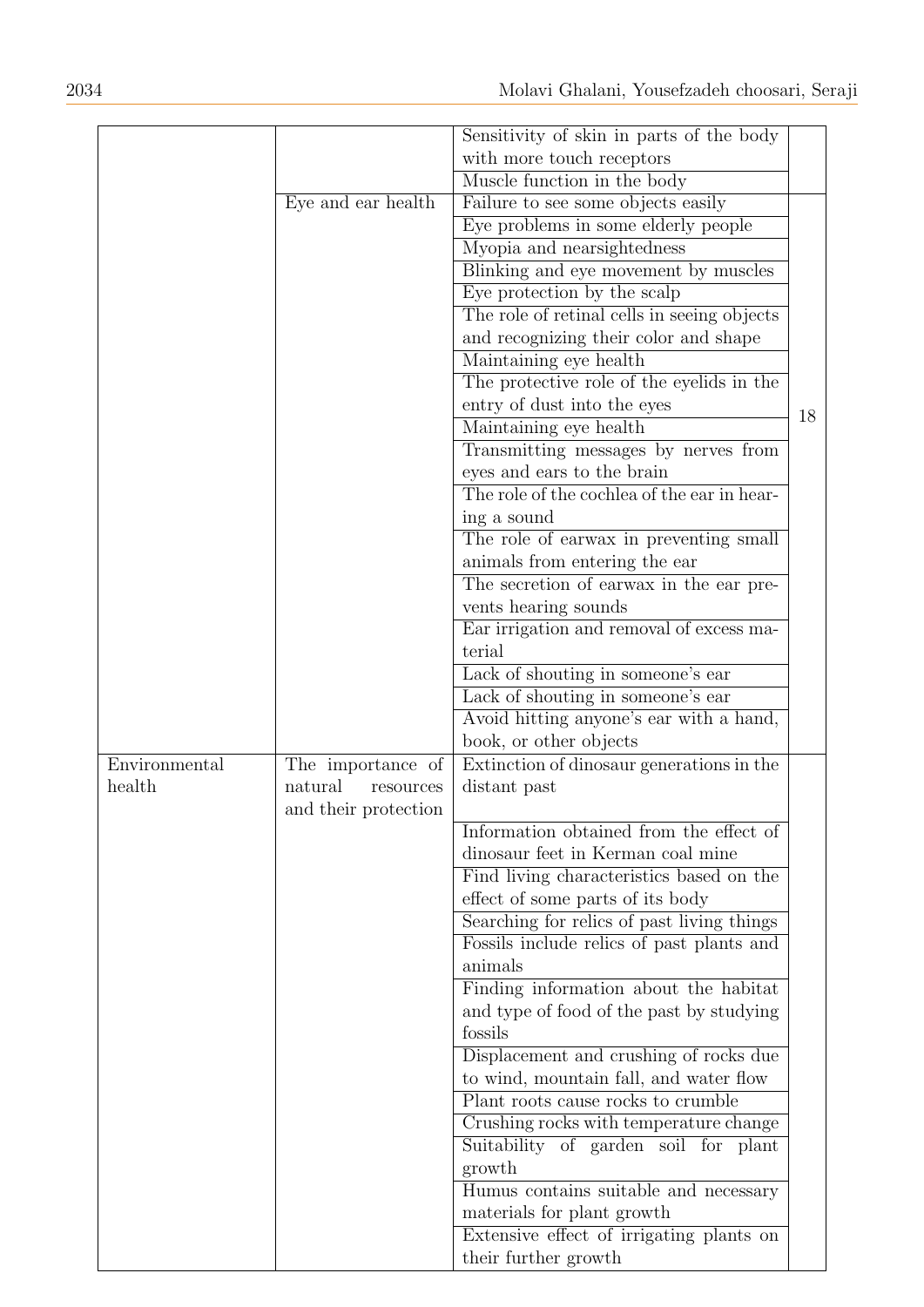|               |                          | The effect of light on plant growth        |    |
|---------------|--------------------------|--------------------------------------------|----|
|               |                          | The effect of amount and type of water     |    |
|               |                          | on plant growth                            |    |
|               |                          | Providing suitable water<br>for<br>plant   |    |
|               |                          | growth in agriculture                      |    |
|               |                          | A good mixture of clay, sand, and fertil-  |    |
|               |                          | izer in the garden soil                    |    |
|               |                          | The effect of sunlight on plant growth     |    |
|               |                          | The effect of planting plants on environ-  |    |
|               |                          | mental cleanliness                         |    |
|               |                          | Planting a tree in our residential area    |    |
|               |                          | and taking care of it                      |    |
|               |                          | Clay; The best soil for plant growth       |    |
|               |                          | Shoveling gardens                          |    |
|               |                          | Planting steps                             |    |
|               |                          | Transfer of water and soluble substances   |    |
|               |                          | to the plant by lethal filaments           |    |
|               |                          | Receive oxygen through the plant leaf      |    |
|               |                          | pores                                      |    |
|               |                          | Elimination of carbon dioxide through      |    |
|               |                          | the pores in the leaves of plants          |    |
|               |                          | Plants need suitable soil and sufficient   |    |
|               |                          | water to survive and grow                  |    |
|               |                          | The effect of suitable soil, light, suffi- |    |
|               |                          | cient climate on obtaining a better crop   |    |
|               |                          | Irrigating plants every day                |    |
|               |                          | Fertilize garden soil at certain times of  |    |
|               |                          | the year                                   |    |
|               |                          | The effect of suitable soil, light, and    |    |
|               |                          | weather in obtaining a better crop         |    |
|               |                          | Doing teamwork with the participation      |    |
|               |                          | of different people                        |    |
|               | Saving<br>$\,$ resources | Burning gas in the oven                    |    |
|               | (fuel,<br>water,<br>and  |                                            |    |
|               | energy)                  |                                            |    |
|               |                          | Avoid wasting water                        |    |
|               |                          | Avoid extravagance                         |    |
|               |                          | Human involvement in changing nature       | 18 |
|               |                          | Water contamination with finer grain       |    |
|               |                          | soil                                       |    |
|               |                          | Soil erosion with the movement of soil     |    |
|               |                          | by water and wind over time                |    |
| Social health | Social participation     | Collaborate in preparing the table for     | 19 |
|               |                          | eating                                     |    |
|               |                          | Doing group work with different people     |    |
|               |                          | and experiments with classmates            |    |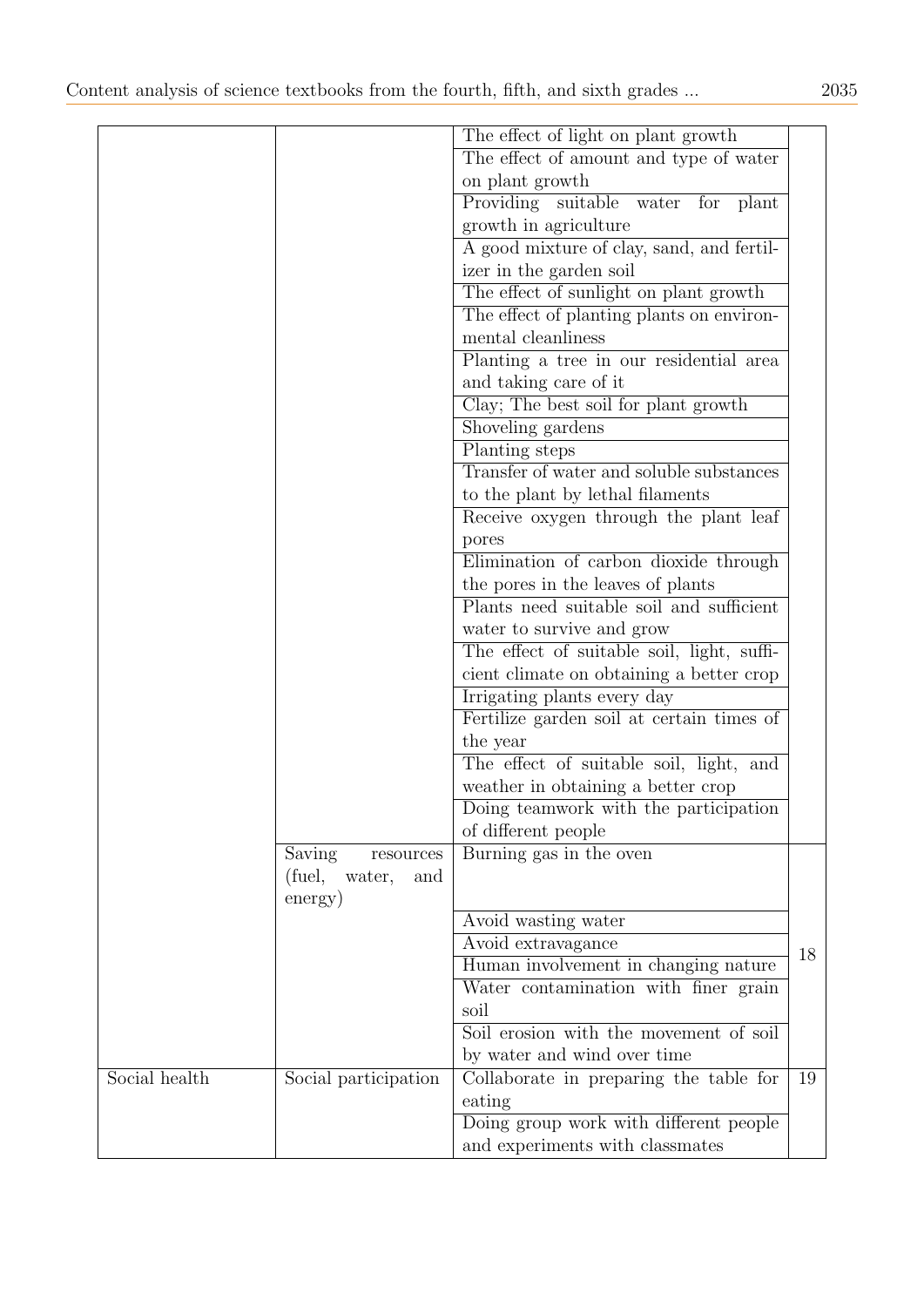Following the content analysis of the fifth-grade science textbook in the main component of physical health, 5, 6, 7, 7, and 18 open codes were identified in subcomponents of exercise and physical activity, healthy nutrition, prevention of chronic diseases, skin and hair health, and eye and ear health, respectively. A total of 40 open codes were specified in subcomponents of the importance of natural resources of the main component of environmental health, and 19 open codes were detected in subcomponents of the social participation in the main component of social health. The first component of exercise and physical activity is one of the items considered in the component of physical health. As a result of content analysis, it was extracted that "Alireza and his classmates exercise. They bend, run, hit the ball and throw it. When they exercise, they move different parts of their body" (page 44 of the fifth grade science textbook, the second sub-component of sports and games). The other four extracted open codes in the fifth-grade science textbook are listed in the table. The use of dairy products and proteins, dietary abstinence, and healthy foods are some of the items that have been extracted as a result of content analysis from the component of healthy nutrition as four open codes in the textbook. For example, page 42 of the textbook states the importance of consuming dairy products in childhood, "Eating enough dairy products will help your bones grow and strengthen well and be strong in adulthood." Two open codes were extracted from the component of abstinence from food and consumption of healthy foods, which are mentioned in the table. Overall, four open codes were extracted through content analysis from the subcomponent of chronic disease prevention, healthy behaviors. For example, page 42 of the textbook mentioned, "Exposure to sunlight causes bones to grow better and prevents osteoporosis in adulthood." In addition, two open codes were extracted in organ care diagnosis of eye diseases, and structure and maintenance of eye and ear health are the second subclasses with 18 open codes. After content analysis, seven open codes were extracted from the sub-component of skin and hair hygiene (cleanliness and skin protection).For example, page 86 of the textbook states, "Wash your hands with soap and water after performing the tests."

| Main class      | First sub-class     | Initial open codes                       | Frequency      |
|-----------------|---------------------|------------------------------------------|----------------|
|                 | Exercise and physi- | Running                                  |                |
|                 | cal activity        |                                          |                |
|                 |                     | Tug of war                               | 9              |
|                 |                     | Mountaineering                           |                |
| Physical health |                     | Ice or snow skiing                       |                |
|                 |                     | Cycling                                  |                |
|                 |                     | Exercise                                 |                |
|                 |                     | Doing some soft work out                 |                |
|                 |                     | Exercise                                 |                |
|                 |                     | Feeling of cheerfulness in the body      |                |
|                 | Healthy nutrition   | Eat adequate and varied food             |                |
|                 |                     | Eating nutritious foods, such as dates   |                |
|                 |                     | and raisins                              | $\overline{4}$ |
|                 |                     | The role of nutrition in the development |                |
|                 |                     | of some non-communicable diseases        |                |
|                 |                     | Avoid salty and fried foods with lots of |                |
|                 |                     | oil                                      |                |

Table 5: Results of content analysis of the sixth-grade science textbook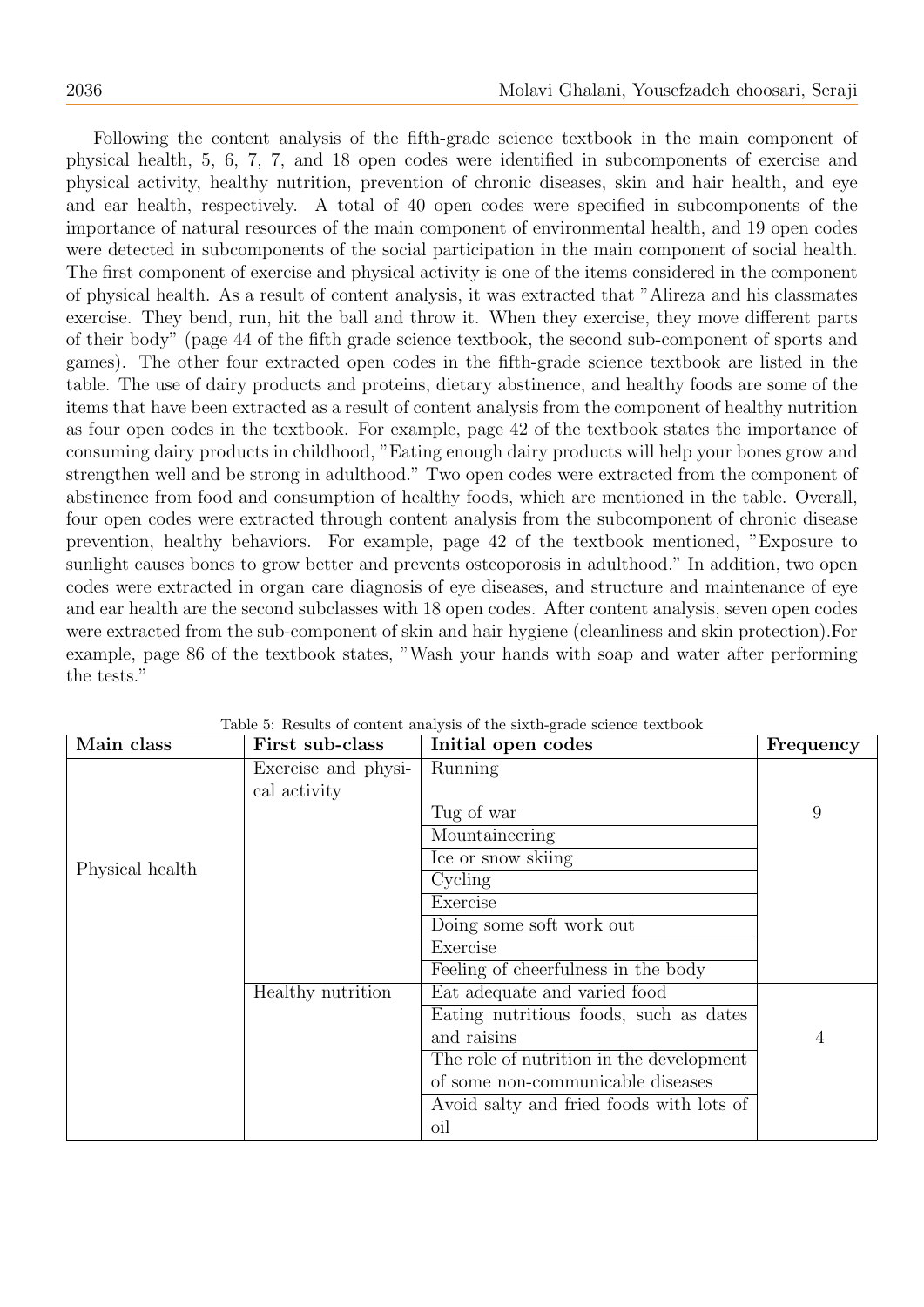| Prevention       | of | The outbreak of infectious diseases                       |    |
|------------------|----|-----------------------------------------------------------|----|
| chronic diseases |    |                                                           |    |
|                  |    | The outbreak of infectious diseases                       |    |
|                  |    | Pathogens                                                 |    |
|                  |    | The life of microbes as disease carriers                  |    |
|                  |    | in the body of animals                                    |    |
|                  |    | Malaria-carrying mosquitoes                               |    |
|                  |    | Dogs carrying rabies                                      |    |
|                  |    | The body's defense barrier                                |    |
|                  |    | Skin; the barrier to the entry of germs                   |    |
|                  |    | into the body                                             |    |
|                  |    | Avoid shaking hands and kissing people                    |    |
|                  |    | with colds                                                |    |
|                  |    | Nasal mucosa and airways                                  |    |
|                  |    | The secretion of antibodies in the body                   |    |
|                  |    | is a barrier against the entry of microbes                |    |
|                  |    | Proper and timely use of medication                       |    |
|                  |    | during illness                                            |    |
|                  |    | Disease recovery                                          |    |
|                  |    | Increase body resistance                                  |    |
|                  |    | The effect of vaccines on the body's re-                  | 39 |
|                  |    | sistance to disease                                       |    |
|                  |    |                                                           |    |
|                  |    | Strengthen muscles and heart<br>Non-communicable diseases |    |
|                  |    | <b>Diabetes</b>                                           |    |
|                  |    |                                                           |    |
|                  |    | Malaria                                                   |    |
|                  |    | Purulent sore throat                                      |    |
|                  |    | Hypertension                                              |    |
|                  |    | Healthy behaviors                                         |    |
|                  |    | Maintaining health                                        |    |
|                  |    | Proper sitting down                                       |    |
|                  |    | Proper walking                                            |    |
|                  |    | The health of children and adolescents                    |    |
|                  |    | The role of bacteria in our body                          |    |
|                  |    | Production of vitamins in the human in-                   |    |
|                  |    | testine by bacteria                                       |    |
|                  |    | Eliminating harmful bacteria by bacte-                    |    |
|                  |    | ria in the skin                                           |    |
|                  |    | Signs and symptoms of the disease                         |    |
|                  |    | Halitosis                                                 |    |
|                  |    | Muscle pain                                               |    |
|                  |    | Burning when urinating                                    |    |
|                  |    | Destruction of the lungs by tuberculosis                  |    |
|                  |    | germs                                                     |    |
|                  |    | Disorders of the body's organs                            |    |
|                  |    | Consume foods with calcium and protein                    |    |
|                  |    | Avoid softening bones and breaking                        |    |
|                  |    | them with minimal impact                                  |    |
|                  |    | Consume foods with calcium and protein                    |    |
|                  |    | Avoid damaging the spine                                  |    |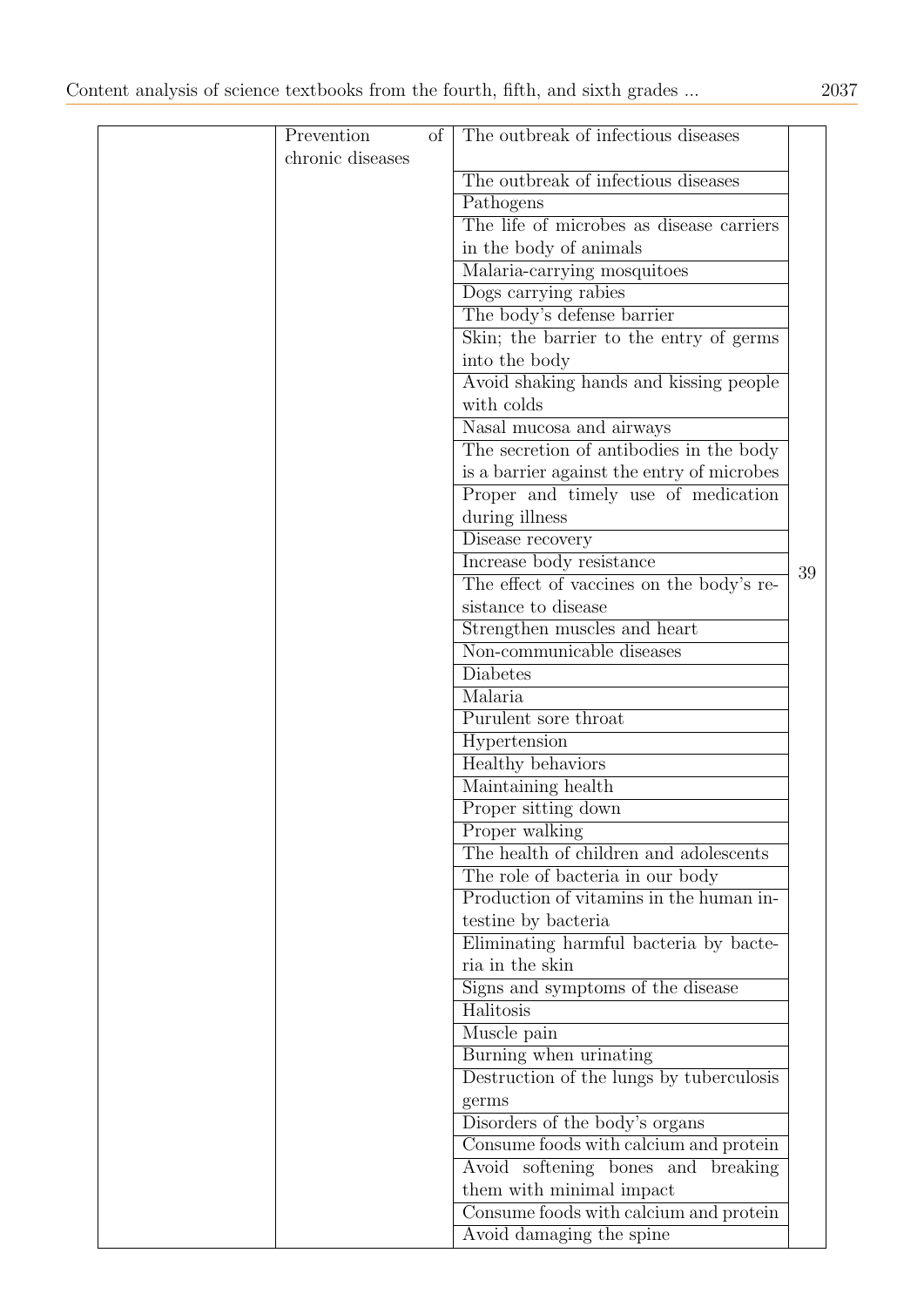|               | Skin<br>Hair<br>and  | Avoid contacting oxygenated water with   |    |
|---------------|----------------------|------------------------------------------|----|
|               | Health               | the skin                                 |    |
|               |                      | Using gloves during chemical tests       | 3  |
|               |                      | Washing hands with soap and water be-    |    |
|               |                      | fore and after the test                  |    |
|               | Oral Health          | Teeth brushing                           |    |
|               |                      |                                          | 3  |
|               |                      | Avoid breaking hard things with teeth    |    |
|               |                      | Healthy teeth                            |    |
| Environmental | The importance of    | Storing oxygenated water in a dark place | 38 |
| health        | natural<br>resources |                                          |    |
|               | and their protection |                                          |    |
|               | resources and their  | Avoid using oxygenated water indoors     |    |
|               | protection           |                                          |    |
|               |                      | Avoid combining bleach with other de-    |    |
|               |                      | tergents and cleaners                    |    |
|               |                      | Avoid prolonged contact with toxic lead  |    |
|               |                      | metal                                    |    |
|               |                      | Avoid contact with industrial acids      |    |
|               |                      | Avoid performing experiments indoors     |    |
|               |                      | Avoid putting alcohol on direct heat     |    |
|               |                      | Planting a tree on Arbor Day with par-   |    |
|               |                      | ents                                     |    |
|               |                      | Creating fertile agricultural lands      |    |
|               |                      | Improving and strengthening the soil     |    |
|               |                      | Planting trees                           |    |
|               |                      | Losing forests                           |    |
|               |                      | Cutting down forest trees                |    |
|               |                      | Irrigation of trees and green spaces     |    |
|               |                      | Wastewater treatment by specific bacte-  |    |
|               |                      | ria                                      |    |
|               |                      | Planting native trees                    |    |
|               |                      | Storage of solar light energy in plants  |    |
|               |                      | Plants that produce food for living or-  |    |
|               |                      | ganisms                                  |    |
|               |                      | Leaves; the principal place of food pro- |    |
|               |                      | duction in plants                        |    |
|               |                      | Earthquake; One of the natural phenom-   |    |
|               |                      | ena on Earth                             |    |
|               |                      | Damage to life and property during an    |    |
|               |                      | earthquake                               |    |
|               |                      | Recognition of earthquakes and other     |    |
|               |                      | natural phenomena                        |    |
|               |                      | Earthquake effects                       |    |
|               |                      | Maximum seismic damage at the frac-      |    |
|               |                      | ture site                                |    |
|               |                      | Reinforcement of buildings               |    |
|               |                      | Organisms' need for oxygen               |    |
|               |                      | Nutritive relationship of living things  |    |
|               |                      | Residuals of living things by fungi and  |    |
|               |                      | their return to nature                   |    |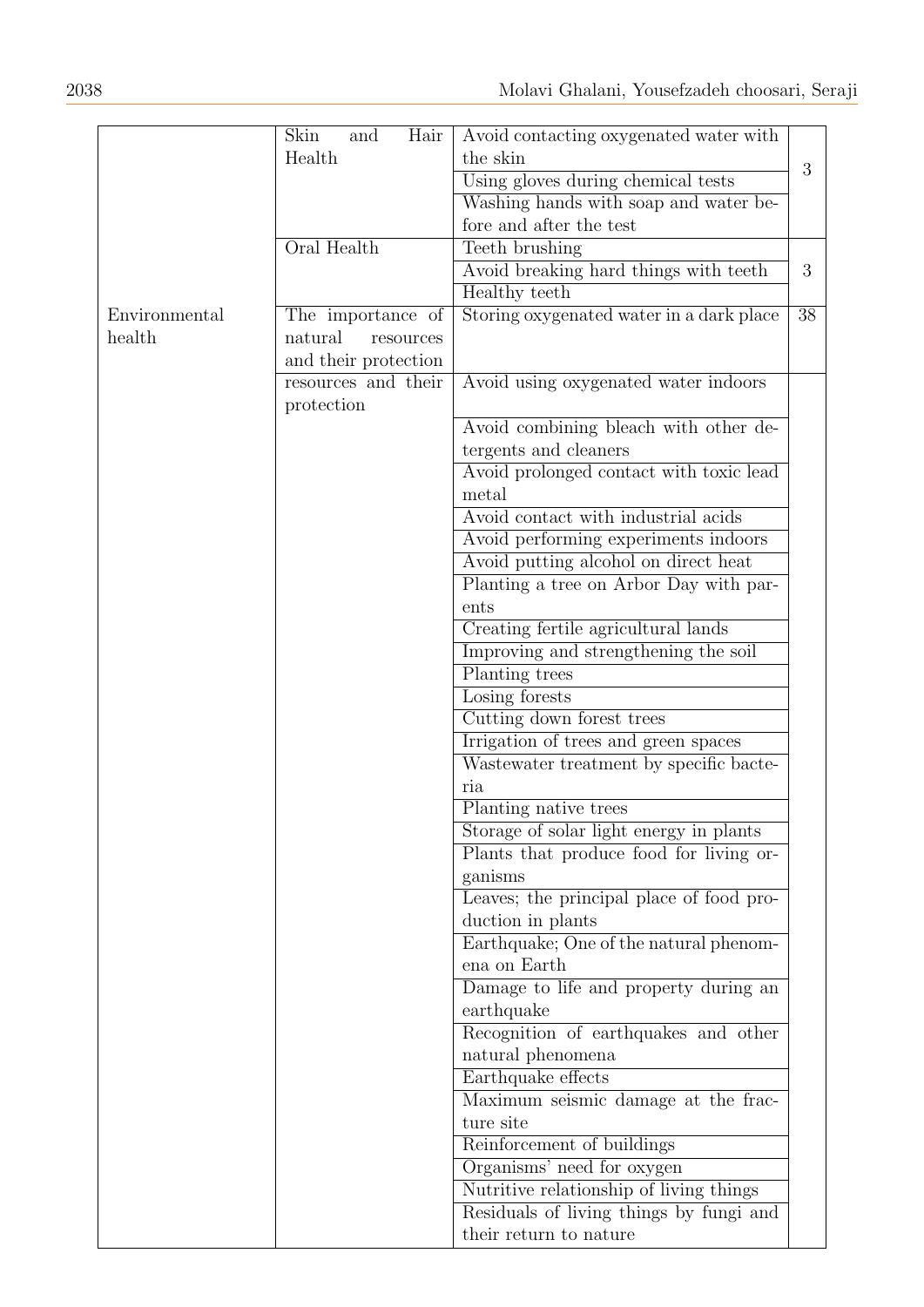|                  |                         | Habitat change                              |                |
|------------------|-------------------------|---------------------------------------------|----------------|
|                  |                         | Extinction of some<br>organisms<br>due      |                |
|                  |                         | to their incompatibility with habitat       |                |
|                  |                         | change                                      |                |
|                  |                         | Hunting animals by humans                   |                |
|                  | Saving<br>resources     | Metal; the best electrical conductor        |                |
|                  | (fuel,<br>water,<br>and |                                             |                |
|                  | energy)                 |                                             | 6              |
|                  |                         | Heating houses and moving cars and          |                |
|                  |                         | power plants with fossil fuels              |                |
|                  |                         | Sunlight; the primary source of energy      |                |
|                  |                         | Convert energy from one form to an-         |                |
|                  |                         | other                                       |                |
|                  |                         | Energy labels on appliances and food        |                |
|                  |                         | Energy consumption                          |                |
| Social health    | Social health           | Conversation in class                       |                |
|                  |                         | Conversation about the disadvantages of     | 19             |
|                  |                         | having a personal relationship with stu-    |                |
|                  |                         | dents                                       |                |
|                  |                         | Student participation in school practical   |                |
|                  |                         | work                                        |                |
|                  |                         | Helping the injured                         |                |
|                  | social solidarity       | Performing tests with the help of the       |                |
|                  |                         | teacher                                     |                |
|                  |                         | Helping others                              |                |
|                  |                         | Changing means of communication from        | 6              |
|                  |                         | the past to the present                     |                |
|                  |                         | Communication of humans with each           |                |
|                  |                         | other                                       |                |
|                  |                         | Tourism development                         | 5              |
|                  |                         | <b>Iranian</b> culture                      |                |
|                  |                         | Lack of carelessness in crossing the street | 5              |
| Mental health    | Dealing with anxi-      | Maintaining composure                       |                |
|                  | ety, stress, and de-    |                                             |                |
|                  | pression                |                                             |                |
|                  |                         | Good manners and fair and respectful        |                |
|                  |                         | treatment of those                          |                |
|                  |                         | Good manners and fair and respectful        |                |
|                  |                         | treatment of those around                   |                |
|                  |                         | Mental health                               |                |
|                  | Avoid high-risk be-     | Dangerous games and jokes                   |                |
|                  | haviors                 |                                             |                |
| Spiritual health | having goal             | Thinking in creation                        |                |
|                  |                         | Wonders of Creation                         | $\overline{4}$ |
|                  | Hope in life            | Solve life problems                         |                |
|                  |                         | Kindness                                    |                |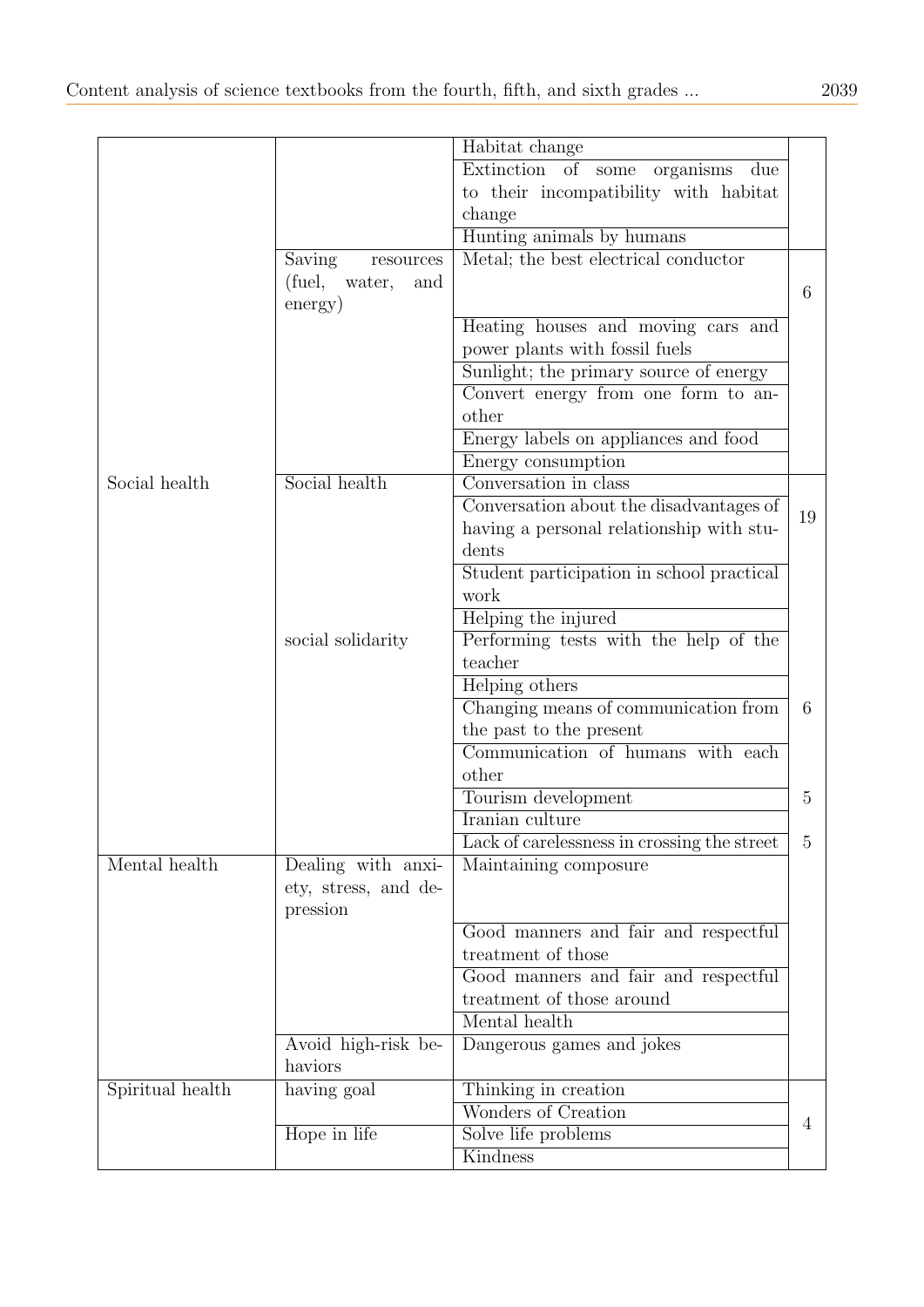The content analysis of the sixth-grade elementary science textbook in the main component of physical health led to 9, 4, 39, 3, and 3 open codes in sub-components of exercise and physical activity, healthy nutrition, prevention of chronic diseases, skin and hair health, and oral health. A total of 38 and 6 open codes were found in the sub-component of the importance of natural resources and saving resources from the main component of environmental health, and 8 and 3 open codes were detected in the sub-component of social participation and cohesion from the main component of social health. The content analysis regarding the sub-component of exercise, physical activity, and playing resulted in 9 open codes in the textbook by mentioning sports, such as skiing, mountaineering, cycling, and running. Regarding healthy nutrition, nutritional recommendations with two open codes and preventive nutrition with two open codes were extracted from content analysis. Accordingly, page 69 of the textbook states that "Eating certain foods such as raisins or dates can give energy to the body." Sub-components of pathogens, dealing with disease, healthy behaviors, the role of bacteria in the body, signs and physical effects of diseases, and calcium intake were extracted by content analysis regarding the prevention of chronic diseases. As shown in the table, 39 open codes were observed in the textbook. For example, page 99 of the textbook states that sitting, walking, and exercising properly prevent damage to the spine. In addition, page 97 of the textbook says, "If antibiotics are prescribed to cure your disease, take them at the same hours as your doctor tells you to. Failure to do so will give the germs a chance to make themselves resistant to the antibiotics, so the medicine will not be able to kill them." Hand care and health under the skin and hair health components were extracted by content analysis, and four open codes were identified in the textbook. According to page 78 of the textbook, "You should wash your hands with soap and water before and after experiments." Dental care was extracted as from content analysis in the oral health sub-component with three open codes. For example, page 99 of the textbook expressed, "We can have healthy teeth by doing simple tasks, such as brushing and avoiding breaking hard things with teeth."

#### 3. Discussion and conclusion

The results of research in the fourth-grade science textbook showed that the most dignificant emphasis on the component of physical health was on the subcomponents of chronic disease prevention (13), healthy nutrition (9), skin and hair health (5), and exercise and physical activity (3), respectively. No code was extracted in the sub-components of oral health, eye and ear health, adequate and regular sleep. The greatest emphasis on the environmental health component was in the sub-components of the importance of natural resources (53), saving resources (29), sanitary disposal of waste (9), prevention of air pollution (5), and no open code were identified under the component of noise pollution. A total of 17 open codes were identified in the social health component in the social participation sub-component. No code was extracted in the components of mental and spiritual health. The most emphasis of the fifth-grade science textbook regarding physical health was on sub-components of the eye and ear health (18), skin and hair health (7), prevention of chronic diseases (7), healthy nutrition (6), and exercise (5), respectively. Sub-components of oral and dental health and adequate and regular sleep were not mentioned. Overall, 40 and 18 open codes were identified in the environmental health component for the sub-components of the importance of natural resources and resource-saving (fuel, water, and energy), respectively. No open code was extracted in air pollution, noise pollution, and sanitary waste disposal sub-components. A total of 19 open codes were identified in the social health component, the social participation sub-component. No open code was identified in mental and spiritual health component in the fifth-grade textbook. Open codes for sub-components of chronic diseases (39), exercise and physical activity (9), healthy nutrition (4), skin and hair health, and oral health (3) were extracted in the sixth-grade science textbook for the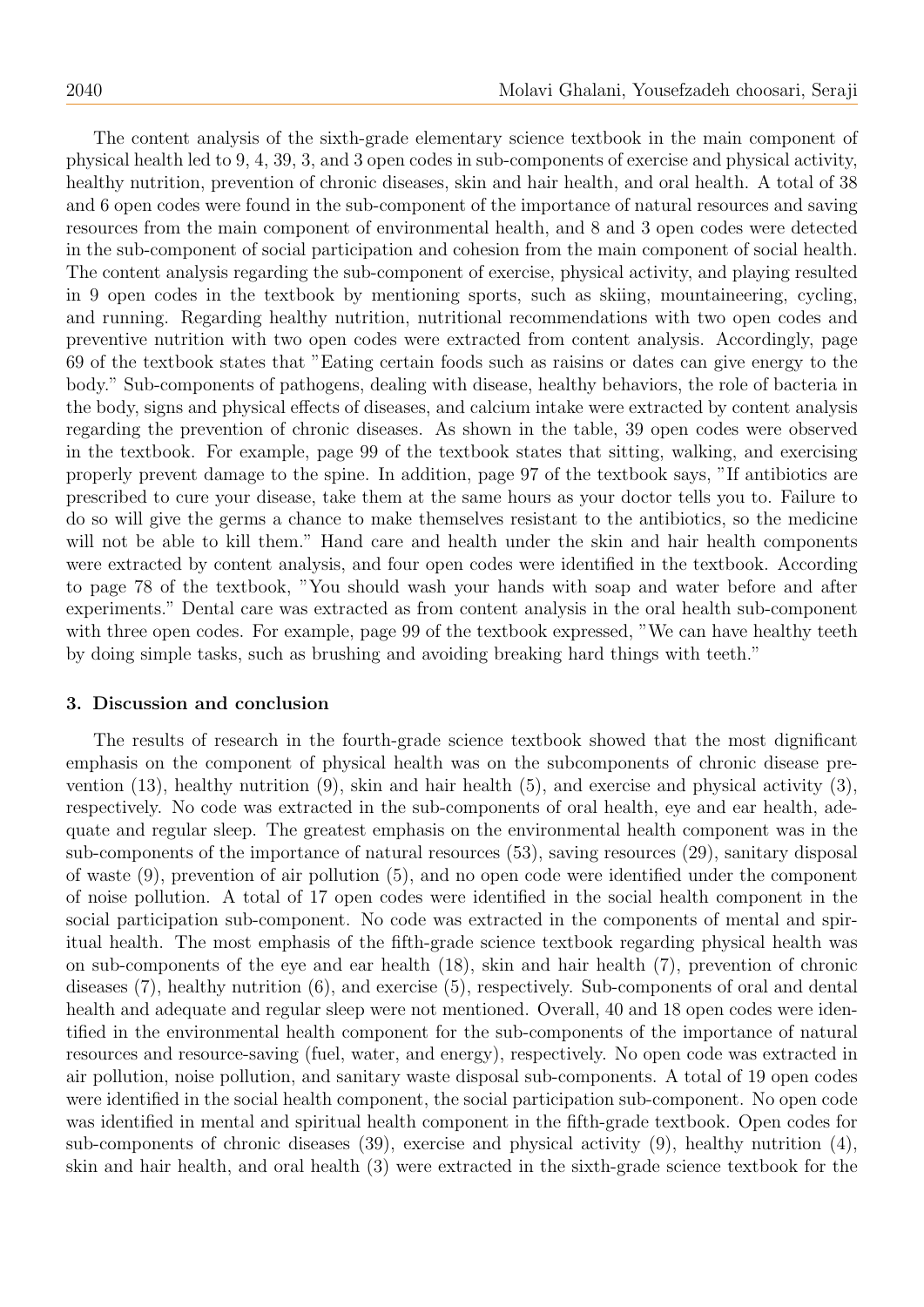physical health component. There was no mention of adequate and regular sleep and ear health components. The greatest emphasis in the environmental health component was on the importance of natural resources with 38 codes and saving resources with six codes, respectively, and no open code was identified in other sub-components. Generally, 19 and 6 open codes were identified in social participation and social cohesion sub-components regarding social health.

In addition, the spiritual health component had goal and hope sub-components with two open codes. Health components in textbooks do not have a normal distribution, while some components have received more attention than others. These results were consistent with Mashaallahinejad, Saeedi Rezvani, Jalayeri Lain 2019, who analyzed the content of science textbooks and indicated that most of the books pay attention to environmental education and personal, civic, and social responsibility, and other cases are not mentioned (11). Fazeli and Mahdavi Ikdloo 2019 stated that the most and least attention to the role of humans in the environment and noise pollution, respectively (6). Manuel, Chira, Gatano, Ario 2019 represented that school has drastically reduced the hours devoted to health dimensions in the curriculum, which negatively affected students' learning ability (10). Given the rapid developments of technology and the environmental challenges and consequences, additional and supplementary education resources should be provided to teachers and students in the form of booklets, related booklets, and educational software in cooperation with other relevant organizations, including the Environment Organization in addition to textbooks related to environmental education. Skills exercises and their application in the content of textbooks can enrich environmental content. Psychological and spiritual issues in school science textbooks increase students' interest and participation in school activities, in addition to the intrinsic value of these topics.

### References

- <span id="page-16-6"></span>[1] D.T. Adekunle and O. Christiana, The Effects of School Feeding Programme on Enrolment and Performance of Public Elementary School Pupils in Osun State, Nigeria Department of Public Administration, Sciedu Press, 2016.
- <span id="page-16-3"></span>[2] F. Amin Shokravi, S. Abulkhirian and M. Ardestani, School Health and Health Promotion, Tehran Yarres Publications, 2015.
- <span id="page-16-5"></span>[3] F. Amin Shokravi, A. Goodarzi, F. Forghani Asl and J. Pajooh Fam, Models of health promotion schools in Europe, Tehran, Yarres Publications, 2017.
- <span id="page-16-4"></span>[4] M. Azimi, Explain the experience of health education and training professionals with barriers in the layers of planning, health education and health promotion in schools with emphasis on identifying needs, Teb va Tazkieh 26(4) (2018) 285–300.
- <span id="page-16-9"></span>[5] F. Fazeli and F. Mahdavi ikdloo, Investigating the status of environmental content in experimental science textbooks of general education, Envir. Sci. Technol. 1(1) (2019) 227–243.
- <span id="page-16-0"></span>[6] Fundamental Transformation Document of Education, Ministry of Education (persian), Tehran, 2011.
- <span id="page-16-2"></span>[7] D. Gourdan, C. Simar and C. Deasy, Health Education, An Assessment of Sociopolitical Determinants and International aid for Government Health Expenditures, 2016.
- <span id="page-16-7"></span>[8] A. Karami gazafi, L. Hadafjo and P. samadi, Investigating the vertical relationship between the fourth, fifth and sixth elementary school and second and third experimental sciences in terms of sequencing and continuity indicators, Eighth Iranian Chemical Education Seminar, September 6 and 7, Faculty of Chemistry of Samena University, 2012.
- <span id="page-16-1"></span>[9] Y. Lukianova, School health approach to teaching and learning of students uk training engineer-pedagogical academy, Pedagogics Psycho. Med.-Bio. Probl. Phys. Train.and Sports 19(1) (2015) 52–56.
- <span id="page-16-10"></span>[10] V. Manual, R. CHira, A. Gatano and F. Ario, Physical Activity and Academic Performance in Primary School: An Essential Relation, University of Urbino Carlo Bo, Urbino, ITALY Published online, 2019.
- <span id="page-16-8"></span>[11] J. Mashaallahinejad, M. Thani, S. Rezvani and J. Lain, Curriculum content analysis of the elementary course of experimental sciences from the perspective of paying attention to environmental components, Res. Curriculum Planning Year 2(36) (2019) 122-138.